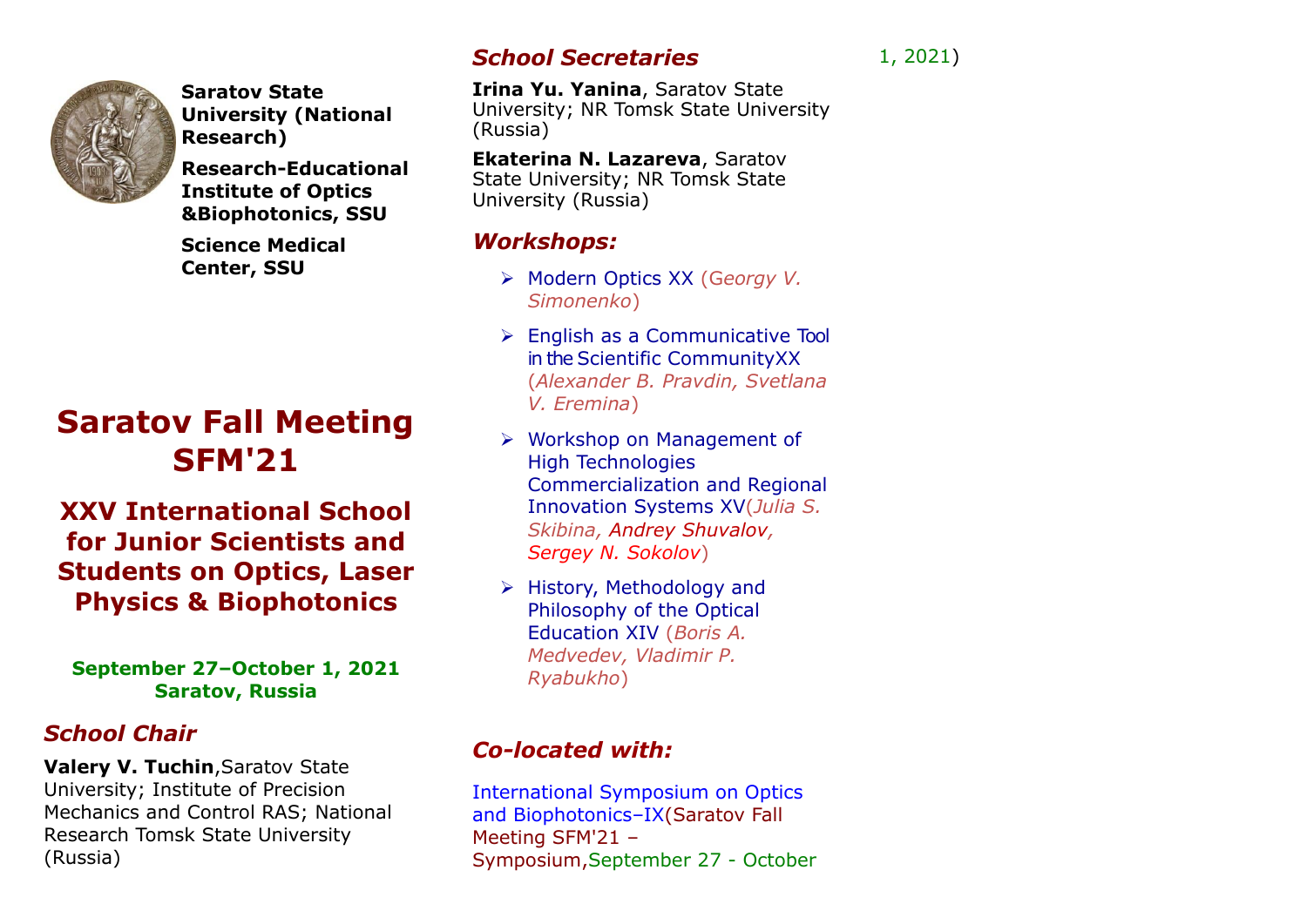# **Workshop: Modern Optics XX**

**Lectures on Optics for University Students, Postgraduate Students and High School Students**

## *Chair*

**Georgy V. Simonenko,***Saratov State University*

### *Secretaries*

**Ekaterina N. Lazareva,** Saratov State University; NR Tomsk State University

## *Program Committee:*

**Vladimir L. Derbov***, Saratov State University*

*Sergey B. Venig, Saratov State University*

**Anton Dyachenko,** *boarding school 64*

**Ivan V. Fedosov,***Saratov State University*

**Boris A. Medvedev,** *Saratov State University*

**Alexander B. Pravdin***,Saratov State University* 

**Lyudmila V. Pravdina,** *Saratov Physics and Technical Lyceum*

**Alexander V. Priezzhev***, Moscow State University* 

**Vladimir P. Ryabukho***, SaratovState University* 

**Mikhail A. Starshov***, Saratov State University* 

#### **Valery V. Tuchin,** *Saratov State University*

**The main goal** of the Workshopis promotion of school and high school youth achievements in optics - a thriving direction in physics.

One of the leading scientific schools of optics in Russia, which is a recognized authority in other countries formed in Saratov to date. Conferences, seminars and scientific schools are one of the effective ways to attract talented young people to scientific work, particularly in the area of optical research. Widening the circle of young people, the inclusion of students in high schools and colleges, including the physical, technical and other natural sciences field are one of the main tasks of scientific-methodical workshop on "Modern Optics".

#### *Organized in cooperation with*

Saratov Physics and Technical Lyceum Lyceums No. 2, 4 and 15

Secondary schools No. 45, 51, 54, 67 and 77 Gymnasium No. 5 Boarding school 64 Ministry of Education of the Saratov Region

#### **Workshopprogram**

The program of the seminar "Modern Optics" consists of poster session "Science incubator for school children and students on Photonics", lectures and demonstration parts and seminars on selected topics. One lecture day with thematic sections supposed to hold the afternoon. Section sessions supposed to hold for 3-4 favorites, the most interesting topics for teachers, which posts students and pupils on the results of independent work is supposed to hear and discuss also.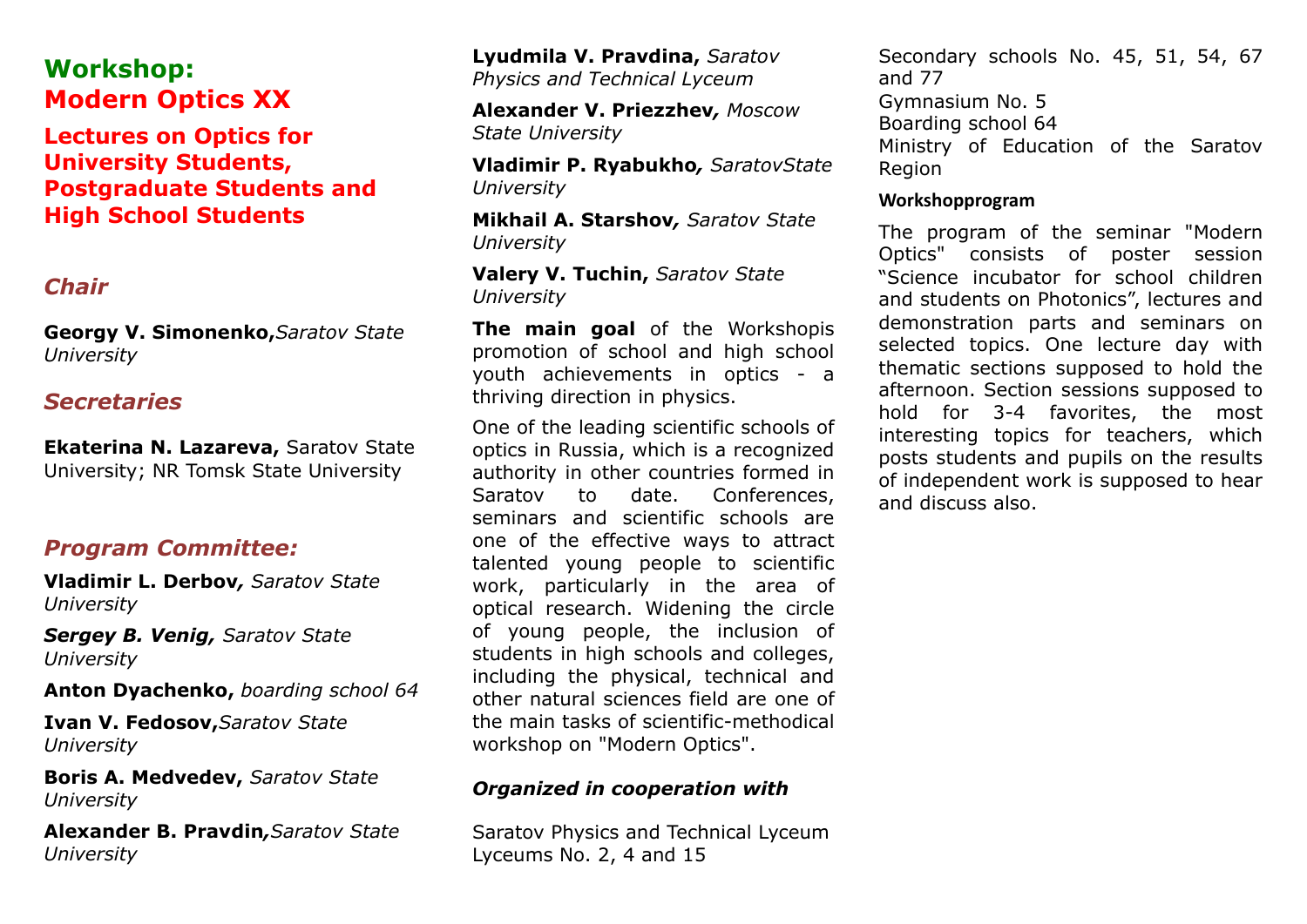# **Workshop**

# **English as a Communicative Tool in the Scientific Community XX**

### *Chairs:*

**Alexander B. Pravdin**, **Svetlana V. Eremina,** *Saratov State University*

#### *Secretary:*

**Natalia I. Kazadaeva**, *Saratov State University*

### *International Program Committee*

**Vladimir L. Derbov,** *Saratov State University*

**Kirill V. Larin**, University of Houston, USA

**Martin Leahy**, National University of Ireland, Galway, Ireland

**Alexander V. Priezzhev**, Moscow State University

**Valery V. Tuchin,** *Saratov State University*

**Dmitry A. Zimnyakov**, Saratov State Technical University

**The main goal** of the Workshop is

to introduce young researches and students to the international community of scientists dealing with development and application of laser and optical technologies in medicine and biology. Joining this fastdeveloping field of research is impossible without active English, the language that has become an international communicative tool of modern science. The communicative problem that most of the beginner scientists face is well expressed in the maxim "If you want your voice to be heard in the present-day world, it should sound in English"

Most of the modern publications necessary for the work of a graduate student, postgraduate or young scientists is in English. Therefore, the skill of scanning large amounts of English text with selecting informationally valuable fragments will be one of the leading topics of the sessions and round-table discussions. The level of discussions will be intended for graduate students.

The main attention will be paid to training the active English as an international communicative tool without which it is impossible to present one's own research results to the scientific community. Traditionally in Russia the language education of specialists in natural sciences was oriented at passive English. We

believe that introducing the students and young researchers to the technology of scientific presentations and Internet sites, to the style and grammar peculiarities of a scientific article, etc., will stimulate the progress in their language education and help to overcome the psychological barrier impeding the active use of English.

The Workshop will include lecture sessions with oral presentations. The subjects touched upon during these sessions will be extended and developed in round-table discussions.

We expect active participation of the leading English instructors of Saratov National Research State University, including those working within the framework of REC006 Project, the School professors that have considerable experience in English scientific presentations, the members of Editorial Boards and referees of international journals. At least 3-4 foreign scientists including those from English-speaking countries are supposed to take part in the Workshop.

In the framework of the Workshop an Internet session will be organized in which the participants will be introduced to the facilities of remote language acquisition and consult with instructors.

# *Topics*

The education program will include but is not restricted to the following topic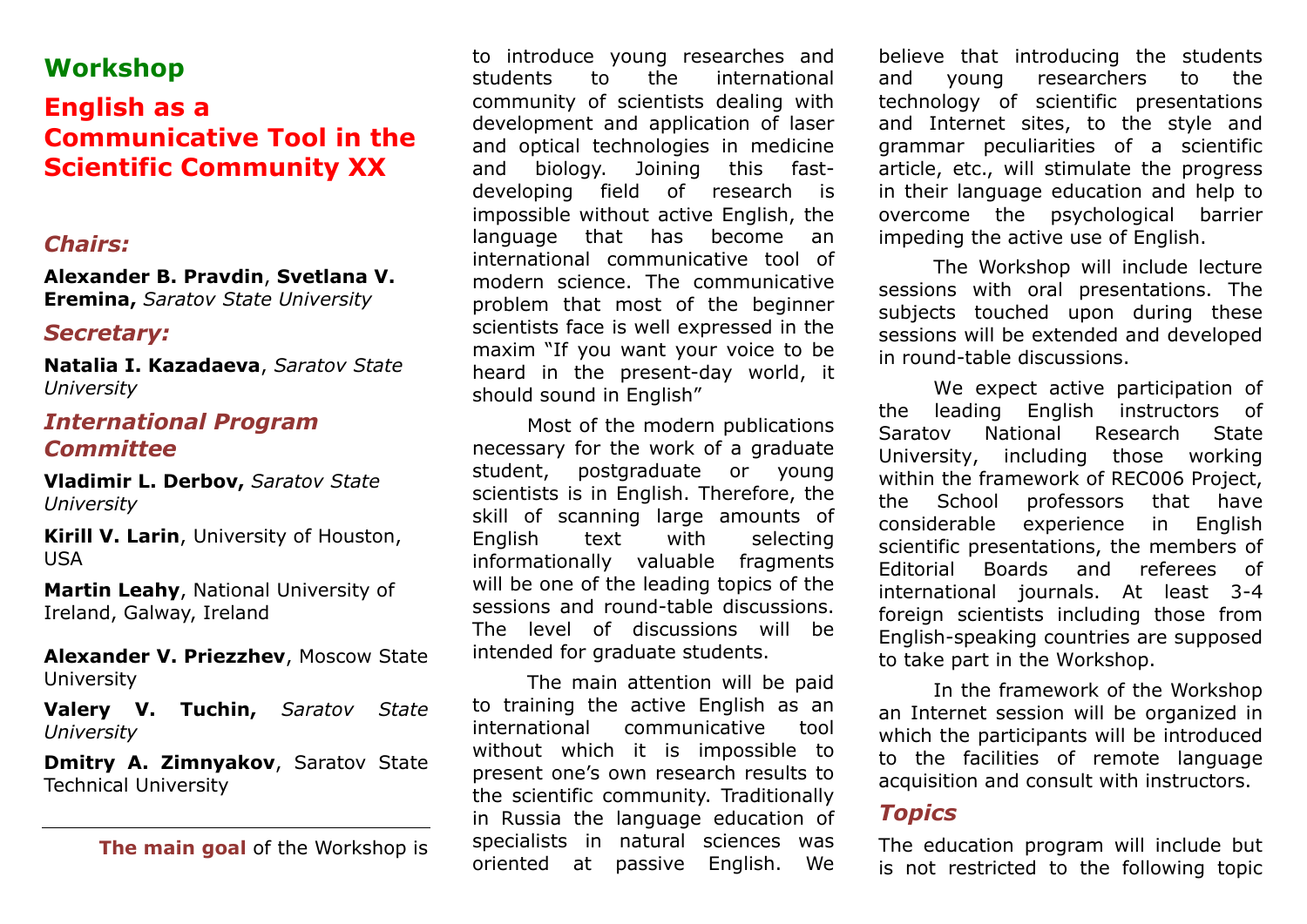areas:

- ➢ The style of a modern scientific publication
- ➢ Cursory reading as a means to extract maximal information basing on minimal vocabulary
- ➢ Submitting a paper to an International Journal: language requirements
- ➢ Russian-English terminology system in biomedical optics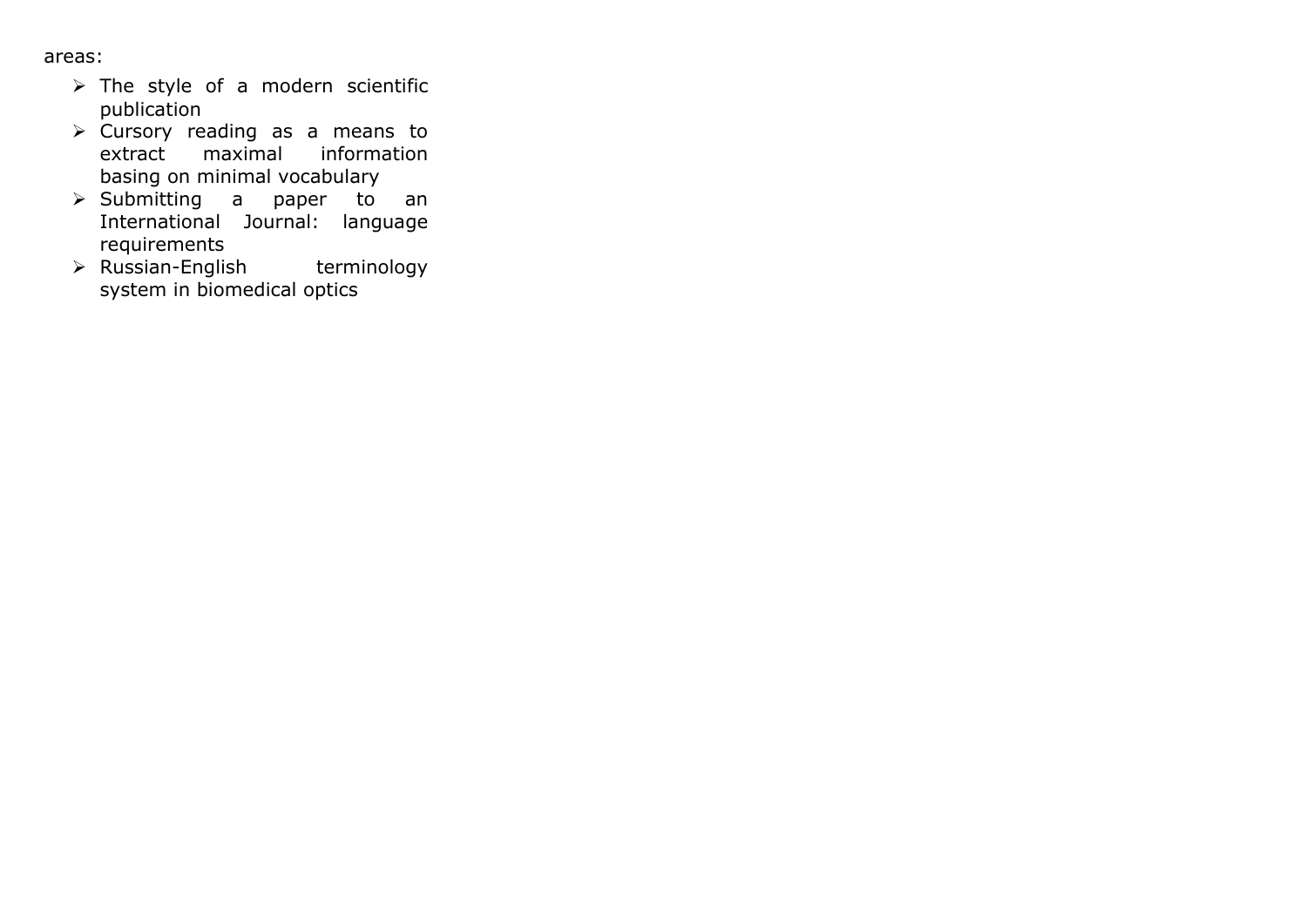**Workshop: Management of High Technologies Commercialization and Regional Innovation Systems XV**

# *Chairs*

**Julia S. Skibina**, LLC SPE "Nanostructed Glass Technology"

**Andrey Shuvalov**, LLC SPE "NanostructedGlassTechnology"

**Sergey N. Sokolov**, RME "INJECT" LLC, Saratov, Russia

## *Secretary*

**Anastasiya A. Zanishevskaya**, LLC SPE "Nanostructed Glass Technology"

## *International Program Committee*

**Gregory B. Altshuler**, IPG Inc., USA

#### **Robert Breault**,

Breault Research Organization, Arizona Optics Industry Association, USA

**Leonid E. Dolotov**, *Saratov State University*

**Yury V. Kistenev**,Tomsk State University,Russian Technology Platform "The Medicine of the Future"

**Boris Reznik**, BioRASI, Inc., USA

**Natalya V. Romanova**, Saratov State University

#### **StoyanTanev**, University of Southern Denmark, Denmark

**Andreas Thoss**, THOSS Media GmbH, Berlin, Germany

**Valery V. Tuchin**, *Saratov State University*

clusters and innovation zones

- $\triangleright$  Actual priorities of the regional innovation policy
- ➢ Experience of IP commercialization and actual problems of Academy of Sciences, high schools, chambers of commerce and regional industrial company interaction

The workshop program will include the following **topics**:

- ➢ High technology commercialization, innovation management, high technologies and business, technologies of opening of the innovative companies, innovative business, transfer of technologies, financing of innovative activity, management of innovation risks, venture financing, education in the field of management in biophotonics and biotechnologies
- ➢ Development and monitoring of branch "road maps" as the basis for planning of regional branch